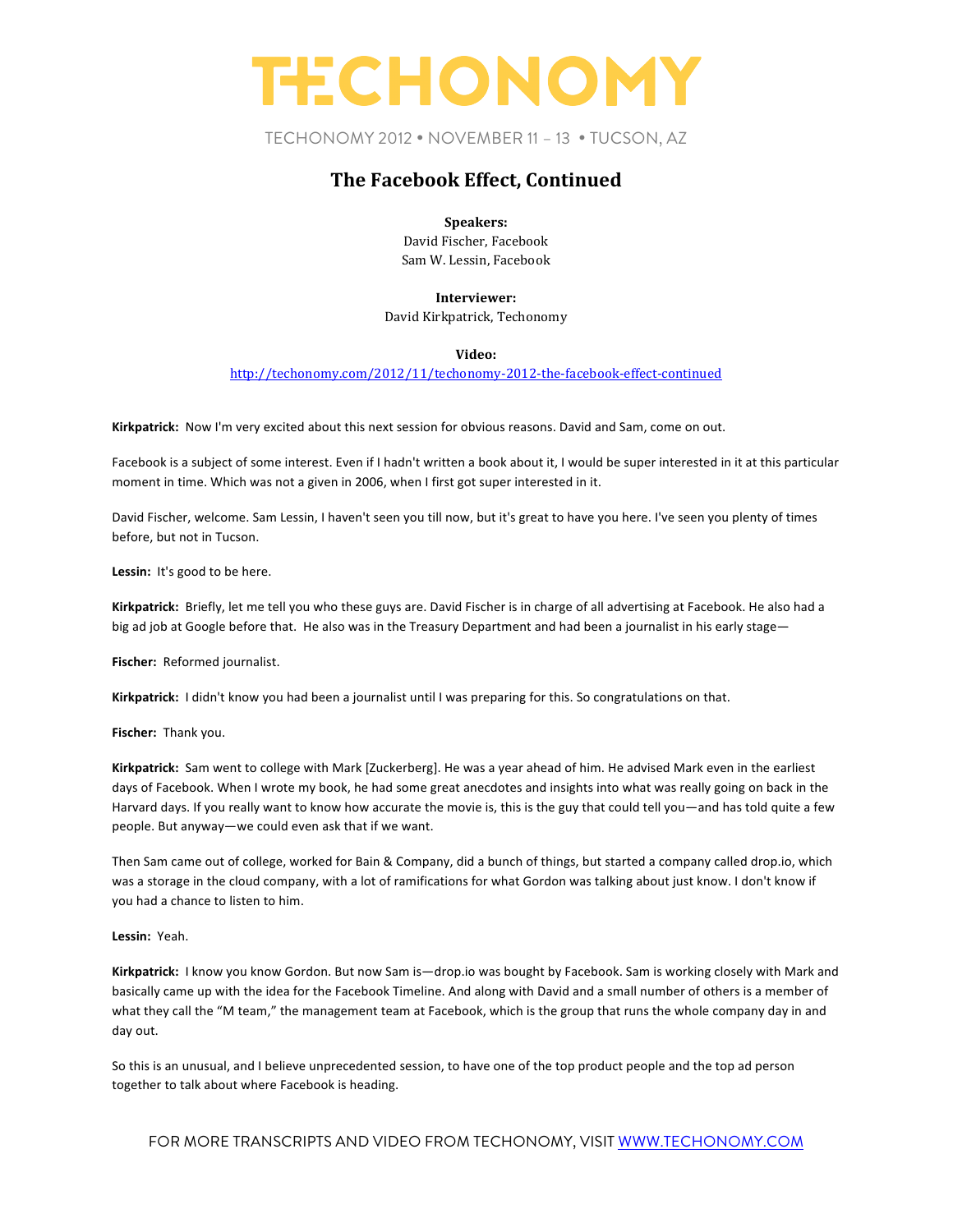## TECHONOMY 2012 • NOVEMBER 11 – 13 • TUCSON, AZ

Let me first start by asking, that is significant of sort of a change the company has been going through; is it not? You know, that you are now emphasizing that there is a revenue aspect to the product process.

Fischer: Yeah, I think what we've been doing, and I think to a certain extent that hopefully you guys have been seeing, is making some really good progress on a lot of fronts, but including them around the modernization side. There's been a lot of focus on mobile in particular, and we really see mobile as a huge opportunity. I hope we'll have a chance to talk about that a little bit more.

But the couple things to stress is what hasn't changed at the company is one of our core values forever as a company, and forever being almost nine years, but in our history has been "move fast." It's one of the five values of the company, being able to move fast.

So when we see opportunities, we really pride ourselves and basically evaluate ourselves on how quickly we can move to seize opportunities.

So over the course of this year, a number of things that we've introduced about ads into News Feed and mobile and going from no mobile revenue to 14 percent of our ads revenue in Q3. So we feel really happy about the progress we've made on that.

And I think the other side that is worth mentioning here that's really important is we think about these things not just—we think about the user experience and the monetization opportunities as either side of the same coin, in the sense that we really think that in the world that we're moving into, and as Facebook with so much time and attention that we get, that we have opportunities to really bring out new forms of marketing that are really effective. We're seeing great results to that.

We can also create a really good user experience. Part of the reason we haven't taken that step now to put ads in News Feed was we want to make sure we can balance that, have a great user experience and a great advertiser experience. We're pretty happy with what we've done so far.

Lessin: I'm really excited where we are as a company and being in this position where you think about what—take News Feed, for instance, the ideal newspaper is. Which is really the goal of News Feed. The idea is you pick up a newspaper in the morning. What if it was perfectly customized just for you, what would you see?

The answer is, the content coming from your friends, the people you have kind of asserted are important in your life is a huge percentage of it. But it's not the whole story.

There are plenty of brands and companies that I want to interact with that are part of who I want to hear from and the conversations I want to be having. So when I look at where we are and where we're going and we see these opportunities, a lot of it is about saying how do we take that whole piece of the equation, what it means to have the ideal newspaper, or these great experiences about experiencing the world and then introduce kind of the economic component of it to help optimize that.

So I think that's kind of the way that—so we're actually in a position finally to start cracking deeply some of these problems. It's not like, oh, there's this News Feed for your friends and then a sideshow, so we're trying to monetize it separately. It's more like, no, what is this integrated experience, what are the best products, and how do these things play together.

**Kirkpatrick:** But realistically, that mind-set is a significant shift. I don't think one would have said two years ago, or certainly not three or four years ago, that monetization and product development are two sides of the same coin. That would not have been said at Facebook.

Lessin: I think it depends what time horizon you're talking about. I think the answer is one of the things that I think is most—

Kirkpatrick: I'm not criticizing it. After all, you're a public company.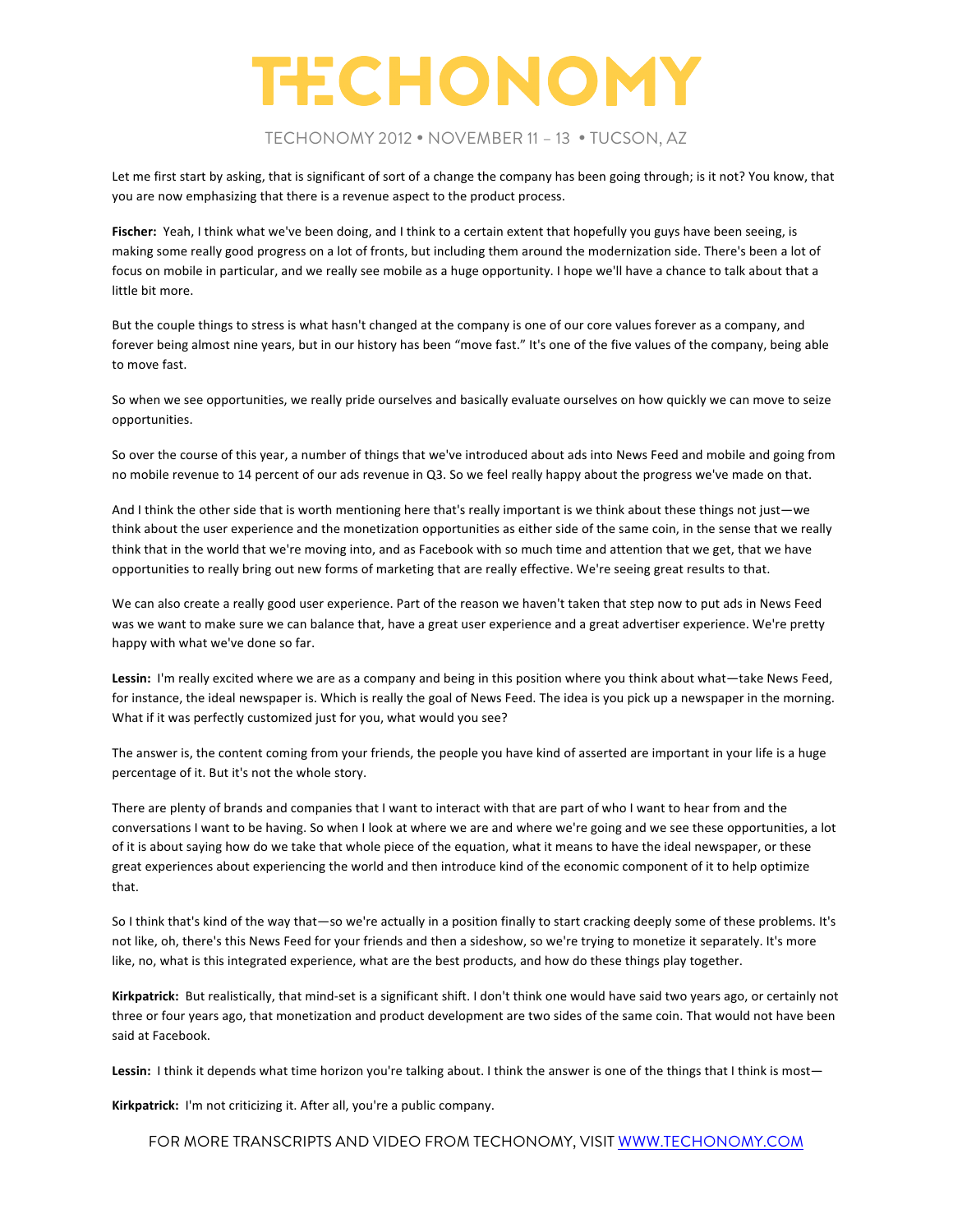## TECHONOMY 2012 • NOVEMBER 11 – 13 • TUCSON, AZ

Lessin: No, no. One of the things I love most about Facebook is I think you have a lot of people who care deeply about building the right long-term experiences for users, who are building this very long-term vision, but at the same time, the thing that I think in some ways the company has demonstrated a real competency in is not necessarily the long-term vision. Because guess what, that's not actually that hard in a lot of cases. I think a lot of companies and a lot of people share long-term vision of what the future can look like.

The question is, how do you play the field as it lies every single day and know what to build next, know when it's time to make that next product or make that next decision. When you say, well, we would never have said that historically, I think if you had said to anyone a bunch of years ago let's talk about 30 years, let's talk about 50 years, what is the ideal newspaper, where are we going? You would have heard a lot of the same themes. You would have just heard, "that's not the focus right now."

Kirkpatrick: Well, you did announce at the most recent quarterly call that you now have an advertising oriented person involved with every product team. Right?

You also have mobile seat at every table, which is—I think both of those things have evolved significantly in the last year, and to get to a lot of applause. When you said that, the stock went up like 12 percent the next day or something. That's a change. It's a healthy change.

I do want to just emphasize, what Sam said about what the News Feed is supposed to be, I don't think people listen and take that kind of statement seriously enough; that it really is what you would have looked for if you had known to look for it. That's the goal. Now that's a very long-term goal. But could I just quickly go to a question related to that.

You know, Google would probably argue that as they continue to integrate Google Plus with the Google Search results, that they would like to go in the same direction.

Do you think that—I mean, and obviously the Google Search is like a way to find things you know you need. You've got to type in some stuff and press Return and hope it comes up. Do you think what you just said is another way of saying that over time, the Facebook News Feed and the results you would get from a search engine might in some sense converge?

Lessin: So I think—first of all, obviously nothing but incredible respect for Google, and a lot of companies that are putting huge amounts of innovation to helping move us all forward.

I think a lot has to do with where you start from and kind of the perspective you bring into these types of problems and these problem sets.

I think when you think about it, the fundamental piece of Facebook, the place we start from, is that it's all about people. It's all about connecting, expressing things to people, understanding things through people, and using your networks, the people you trust, the connections you've made to help filter information, to help you live a better life, to experience the world in the best possible way.

You know, the question is like, is that a very contrarian opinion these days. Maybe it's become less contrarian over time. I think it was pretty contrarian if you go back eight years and think about the history of the Internet and how things have been evolving. 

When you ask any company, there's many—the question of what does this look like long-term. I think people will tell similar stories in a lot of ways. But I cannot overemphasize how much in my mind at least it really matters what that first lens you bring to the world is and what the perspective you're coming from.

And I think there's a very big difference in my mind from starting by designing around human networks, people. We're using machines as intermediates to people, rather than thinking of machines as the terminus in and of themselves or as a first class citizen.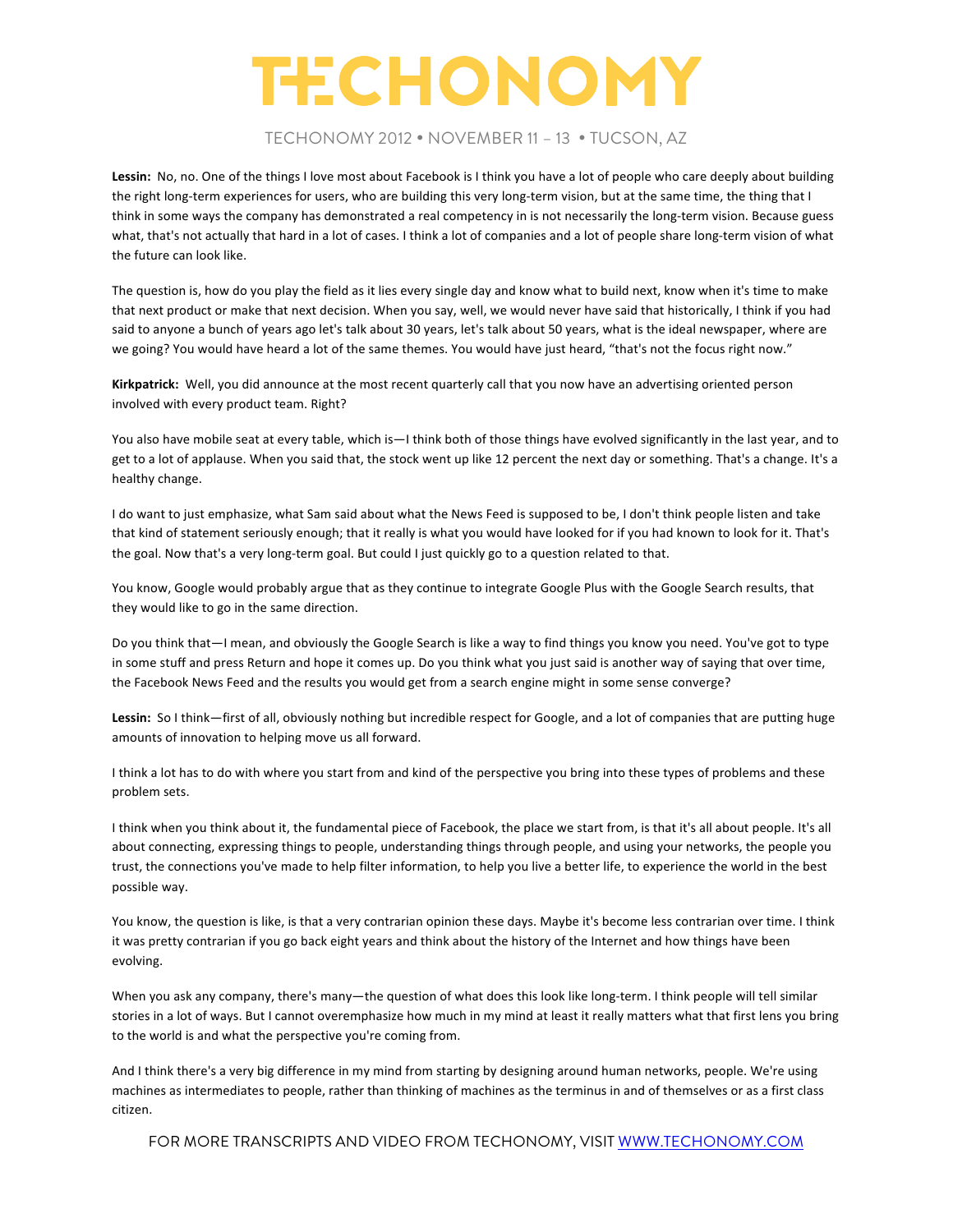

**Kirkpatrick:** So the summary vision and the presumption that you bring is a tool to, what, augment human potential kind of thing? How would you summarize it in sort of its essential form?

Lessin: I think to step back, the way I would really summarize what is going on, and what gets me out of bed in life is we, as a species, in the last few decades have gotten three new superpowers. We've gone from a world where all of a sudden we have super memory. We can literally remember everything.

Kirkpatrick: Gordon was talking about that.

Lessin: He was. We can talk to anyone on earth instantly for free. And we can process orders and orders of magnitude more data than ever possible. Now, we didn't invent any of that. That's pieces that everyone is playing with.

**Kirkpatrick:** So storage, communications, and processing.

Lessin: That's the fundamental difference. The question is what do you do with it. And what does it resolve to, in terms of the products we build and how we want to leverage our new superpowers to change how we interact and live.

Mark talks about this a lot. These things change everything. We've built our society around a world in which in the last technological revolution, you saw atoms could move very fast. We got lots of great transportation technologies; planes, you know, things like that. So atoms move fast and bits move slow.

Now we're in a world where that's evened out, if not the opposite, which is that bits are moving faster than atoms again. The question is, how does that play out? I think it's a really exciting set of problems. We have some design principles we bring to bear. 

Kirkpatrick: But that's a very open-minded view of Facebook's long-term future, and I want to ask you about the financial implications of all that right after this.

That's a very open-minded view to say that Facebook's long-term goal is to essentially figure out the way to allow people to take the best advantage of these three fundamental trends of storage, communications, and processing being on exponential curves. That's a big-picture view. I always love Facebook for its big-picture views, don't get me wrong. That's not misquoting you, to think of it that way, right?

Lessin: No, I just think again, it all depends—you said before, for instance, like that's a change to go into a world where advertising or monetization is part of the conversation. I think when you're talking about what we're going after, it all depends on time frame and what you build next.

Kirkpatrick: Let's talk about time frame. Obviously you can't talk about current quarters and current year. I don't care about that. I've always been interested in the long-term for Facebook.

David, as the guy who's got to figure out where the money comes from, where is it going to be coming from in two, five, ten years, and how much is there going to be?

Fischer: Well, it's no secret that mobile is the critical growth area. We've certainly invested in a heavy way this year in mobile. One of the key things we started with as a belief, and it hasn't taken very long to come to pass, is that mobile is a great thing for our users, for our advertisers, and for Facebook.

If you just look at the engagement rates of people, that's the number one metric from our standpoint is certainly the number of people, and passing a billion is a great milestone. There's a lot more people to get to. The notion of then are those people engaged? And what we're seeing is that people on their mobile devices are more engaged. Someone who is desktop only active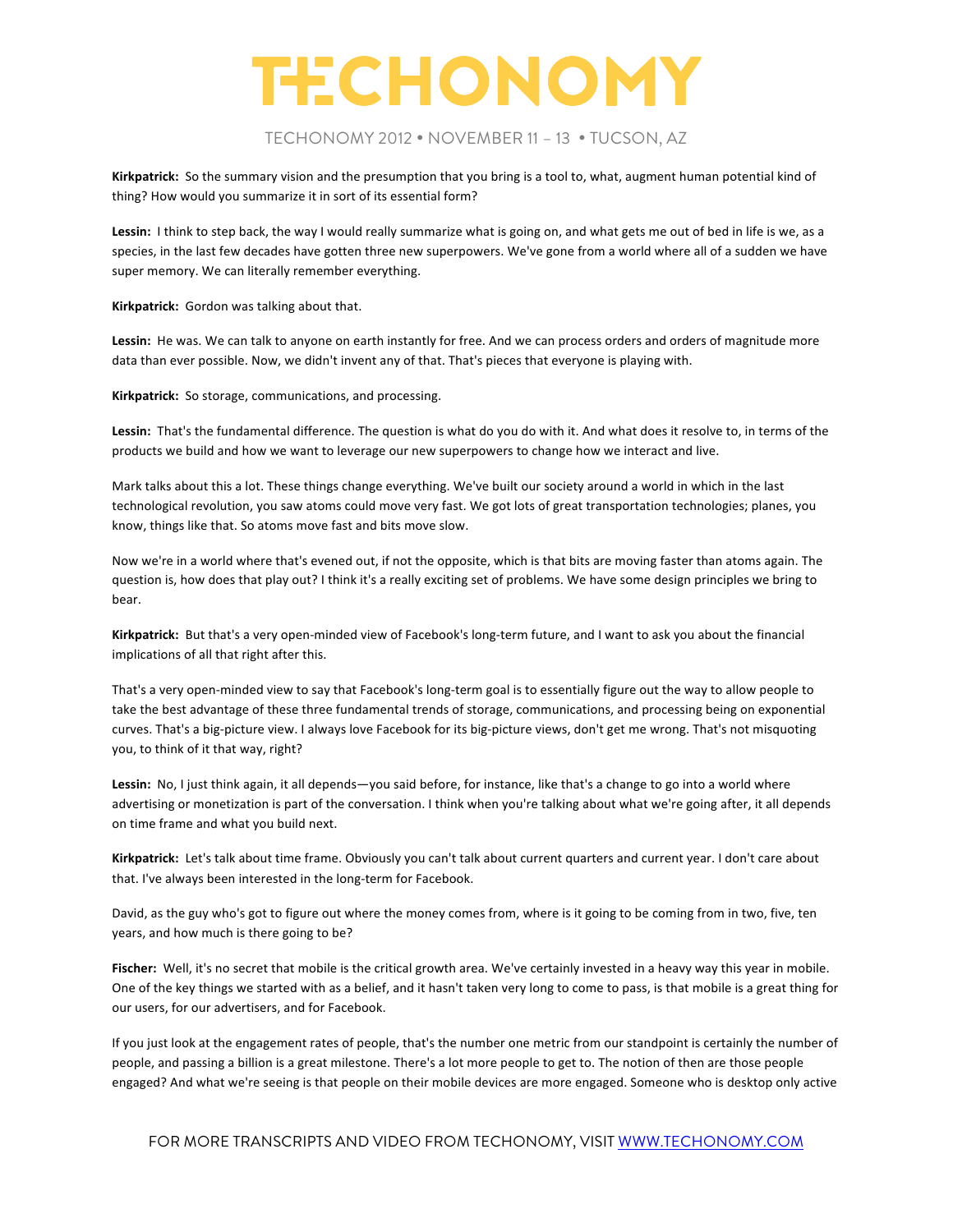

user of Facebook comes—about 40 percent of those people come every day in the U.S.; 70 percent of people who are on mobile come to Facebook every day.

**Kirkpatrick:** Who are only on mobile?

Fischer: No, are mobile and who are on a combination.

Kirkpatrick: Anybody who is on mobile, 70 percent of those come every day.

**Fischer:** You're more likely to come and engage. That's sort of the evidence to date that mobile is really good for us.

And if you start to think about this device. Sam talked about it. Social—people are the DNA. They are the operating system by which we make almost every decision in our life. And we're a company with that sort of at the core of our DNA.

If you think about mobile devices, we can talk about all the technologies, all the cool things, it's a camera, it's a phone, it's apps. It's a social device, if you think about it. Just look around the room here about the number of people who are on mobile devices. 

Think about what would happen if you were to leave this conference and accidentally leave your mobile phone behind. That's like a crisis, right? These things, you're attached to them, and you need to know it's there.

And so we just see that as, you know, if you can have the types of products that, on mobile, that are engaging and that are social and that improve people's lives and, therefore, get people to come and want to spend more time with you, and we are seeing all of those things, you get pretty excited about it.

Kirkpatrick: You guys at Facebook are good at big-picture thinking. We had a bunch of great sessions. One was about how shopping and spending are going to be transformed by a whole lot of simultaneous innovations that are happening with mobile and data and the relationship between retailers and payment systems.

Take what you just said and overlay it with what Sam just said. Let's think eight-plus years down the road. If Facebook continues to have further success and you get into the multibillions, do you guys presume that effectively economic behavior at a sort of macro level potentially could happen in a different way? It's not just like showing TV ads in another form. It's like a different way of relating to the process of consumption and information gathering, isn't it?

**Fischer:** I think so—I mean, on some level I think the future and ideas of where we're going to go and what the opportunities are are not that different from conceptually what we're trying to do. What it will look like will continue to evolve.

If you think about the product Facebook as a whole, and certainly the monetization strategies and the opportunities we present to businesses, to brands, to marketers, it's that ability to connect with people—people spend more time on Facebook than anywhere else. We have a bigger audience, and then you have all this great ability to target people based on a whole variety of important and valuable factors. That will remain—that will continue to be true.

But then the ability to layer in real useful information. Sometimes it's just as useful and as basic as your interests, right. I'm a passionate skier. We've just gotten some snow in the Bay Area. There's probably nothing more relevant and engaging for me and my News Feed right now, including on mobile, than a reminder from Squaw Valley that they're preparing to open. Maybe an offer—we have a new offers product where we're seeing a lot of success.

So I think that general level of engagement and then the opportunity to share it and tell all my friends and invite them. But if you think about all that information and how much better it will get as location information, the social graph of what your friends are recommending. If you can bring all of those things to bear, so to your question is, I think this will be an evolution, but your decision making will be richer and richer and better and better.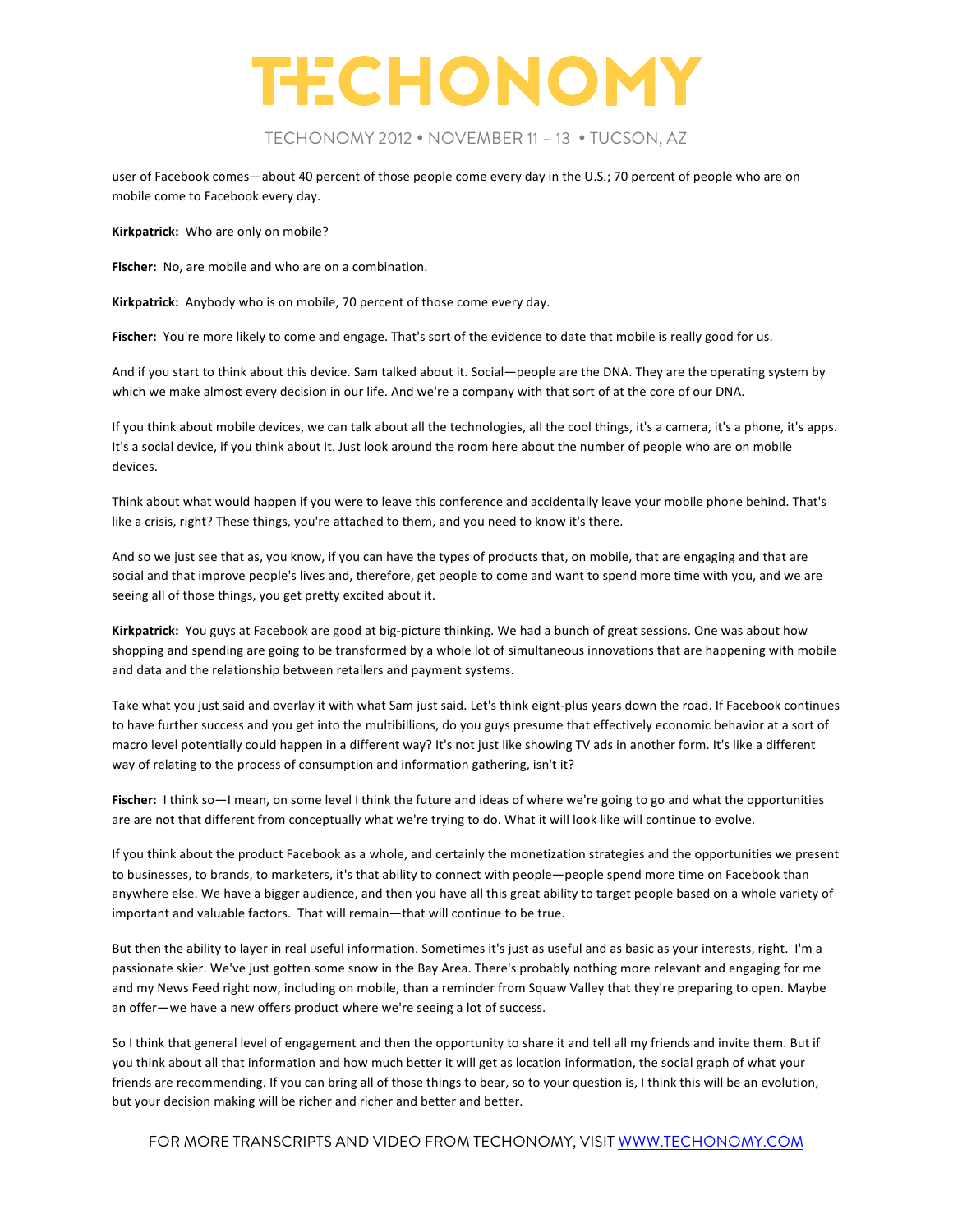### TECHONOMY 2012 • NOVEMBER 11 – 13 • TUCSON, AZ

Lessin: Depends how far and how much fun do you want to have with this. I think the reality is—I think you make a strong argument. Maybe not eight years, but eventually we're going to see a world with completely variablized cost structures. You go back to our three fundamental shifting variables of infinite storage and processing to actually use the storage, and then instant communication. It's like, you know, you could go crazy far out. I talked about this before. It's like, why own anything? Right? You look at examples like airbnb that build on Facebook's platform and a lot of the things we're most excited about, these are examples of companies that-

**Kirkpatrick:** We had a session on the sharing economy. Arun is in the room, I think.

Lessin: Part of it is the sharing economy. That's part of it. It's more fundamentally. We built over the last several hundred years an entire way of doing business and life. Based on, again, certain limitations and how we can communicate with each other. Those variables have been fundamentally shifted and lifted.

And, again, there are so many clear next steps and wins. That's what I think Facebook is best at, making those next decisions, knowing how to build those products. But the question is, again, I get out of bed because I think—and I work at this company and I'm excited about what we're doing, because I think over the coming decades, everything is going to change.

Kirkpatrick: I love that about you and your company. I really do. And this is very techonomic. But that suggests the economy could look fundamentally different. Not just because of Facebook. But a number of ramifications of what you just said.

And a very specific kind of techonomic question, David, for you would be, given all that—and you worked with small and big companies. But it would seem to me that it's likely that a lot of big companies will exist in the future that could not ever have been conceived of without the kind of capabilities that Facebook and other companies in the Internet ecosystem now make possible. 

It's not just about Procter & Gamble figuring out how to sell toothpaste more efficiently. It's about conceiving of new businesses that really could only come into existence with all the processing and communications and identity, and the new sets of tools that are location based, right?

Fischer: Yes, but I think the term "creative destruction" is an old one. I think that we just see that, maybe we see that happening faster. But what I find fascinating and what I love about my job is we work with some of the biggest and oldest companies in the world, and you see, you know, some of them are really investing and finding ways to make Facebook work for them. Procter & Gamble. Walmart. There's lots of good examples about the way these guys have said, the world is going this way, we want to go that way and we want to use it to our advantage.

And then you have start-ups, companies that didn't exist two or three years ago, or maybe the ones that didn't exist last month who are coming in and tapping into this. Some of them—we don't know who will figure it out. But I think the opportunities are there, and it's sort of seen from our perspective, look, anyone who wants to embrace and is excited about the same vision we are, we're excited to work with them.

Lessin: I also don't-I think we shouldn't sell things like selling toothpaste more effectively short either. You can look at that at it's just a new way, but toothpaste is an awesome product. It has really important properties. People in the world might need a new toothpaste.

Kirkpatrick: There's a couple billion who probably never use it.

Lessin: Exactly. And the reality is, I think the mission of saying someone is producing a great product, like a packaged product; there are people in the world looking at their News Feeds, taking out their newspapers. You want to know what are the most important, exciting things to know. For millions of people or certain people actually knowing there's a great new product for them to buy is a huge deal. That actually is fundamentally important.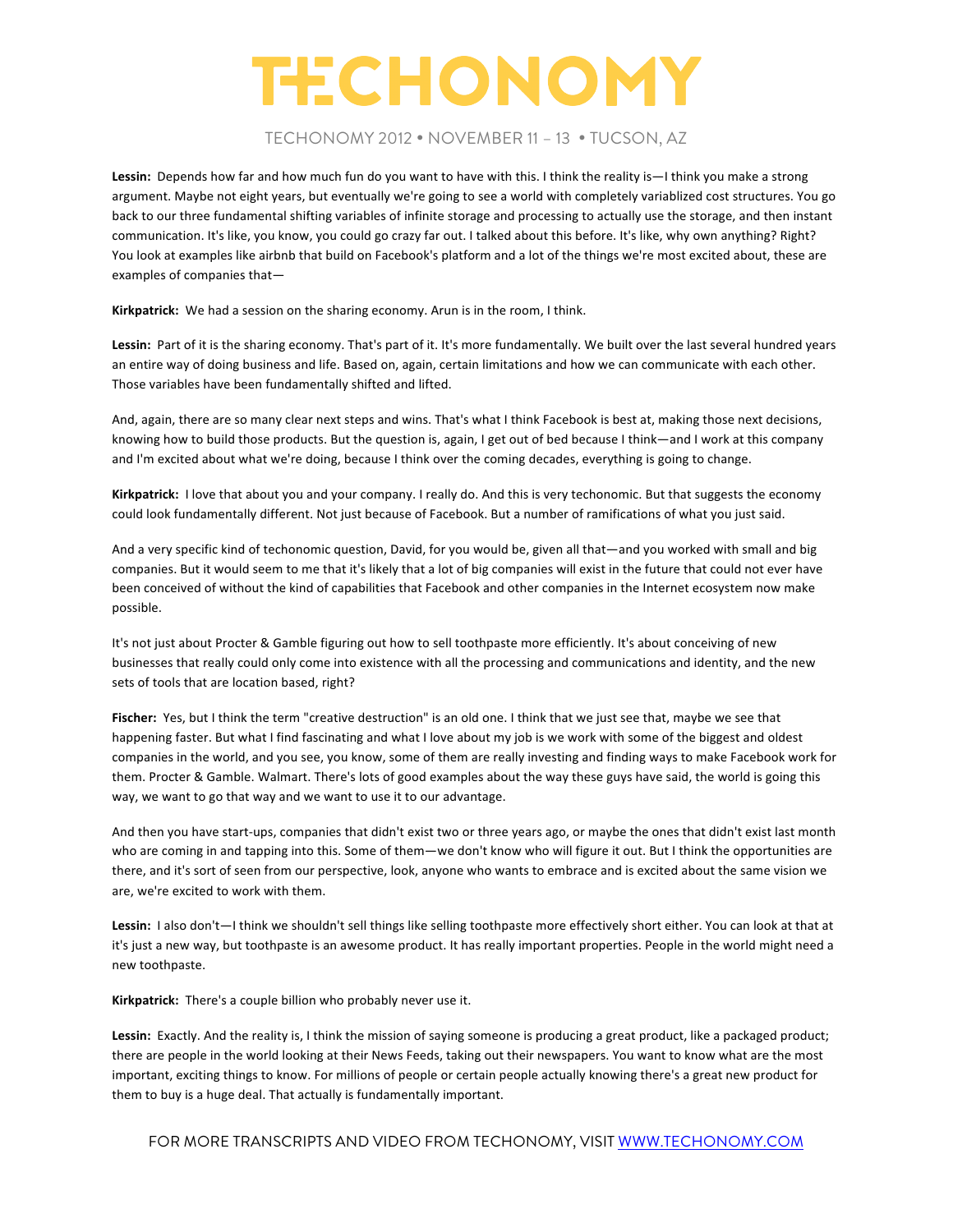### TECHONOMY 2012 • NOVEMBER 11 – 13 • TUCSON, AZ

When you think about these trajectories and where we're going, frankly, if we could live in a world where we figured out those bits, which I think we're getting towards, helping people get in front of people the products that they're excited to buy. Which you can phrase as like helping people sell, but it's also creating great customer experiences and user experiences. I don't know, it's like a pretty exciting future to me.

**Kirkpatrick:** One of the things I do, and I do spend a lot of times explaining your company to people, which is fun, and I sometimes get paid nicely for it. One of the things I'm always emphasizing, particularly in the United States, is this is truly a global company.

The fact that you are a billion people in almost literally every country in the world, and your growth is increasingly in Indonesia and Nigeria and Brazil, and a lot of these places, aside from China, that are huge, huge populations. And I'm just curious how maybe either one of you or both of you talk about how you think about Facebook in the developing world vis-a-vis the developed world; whether the product remains absolutely uniform. Just your own emphasis—it seems like the growth opportunity as you go from a billion to hopefully 3, 4, whatever, 9 billion, it's got to be more on those places than here, obviously, right?

Fischer: And I think this is another example, another question where the short-term, long-term conversation becomes relevant. I think it's hugely exciting to travel around the world and see these growth markets.

I was in Brazil a couple months ago, and we were—didn't have very strong user base there just a couple years ago, and now we're far and away the leading player. It's one of our top markets in the world, in terms of user and engagement rate. You can't go anywhere without seeing people on Facebook.

There is some challenge. Are smartphones prevalent or not. How do people access Internet. Do they actually have their own computers or are they going to cafes and so on? I think all of that is going to change in the next few years as smartphones become more prevalent.

We've done a bunch of things in developing markets, you know, through—we acquired a company called Snaptu about a year and a half ago, I think, now that basically creates a feature phone experience that is more similar to a smartphone experience, which is obviously critically important in the developing world where more people—

Kirkpatrick: With SMS as an underpinning of that? How does it work?

**Fischer:** I don't actually know the answer-

**Kirkpatrick:** We don't have time for that anyway.

Fischer: But the point is I think it's easy to think about how it comes together and the types of experiences that people are going to have are a lot more in common. And, again, it goes to the superpowers Sam is talking about. What we see is a lot more commonality than differences.

Kirkpatrick: Let me ask you, Sam, a product point of view. Obviously in Indonesia, they're not getting bored with Facebook anytime soon. Right? But in the U.S., you've been here for nine years, and quite a few tens of millions of people have been using it for a long time. When you're designing the product, do you worry about sort of burnout in the developed countries in a way that you don't have to worry about in these incredible growth opportunity countries? And could that—or do you also worry that because the growth opportunity is so huge over here, that you could lose sight of the need to keep this thing constantly evolving where the rich people are?

Lessin: One of the things I'm most excited about is when you look at the kind of macro, but it's very hard to talk about our population in aggregate, because there's obviously so many subsegments to it, and it's quite large at this point.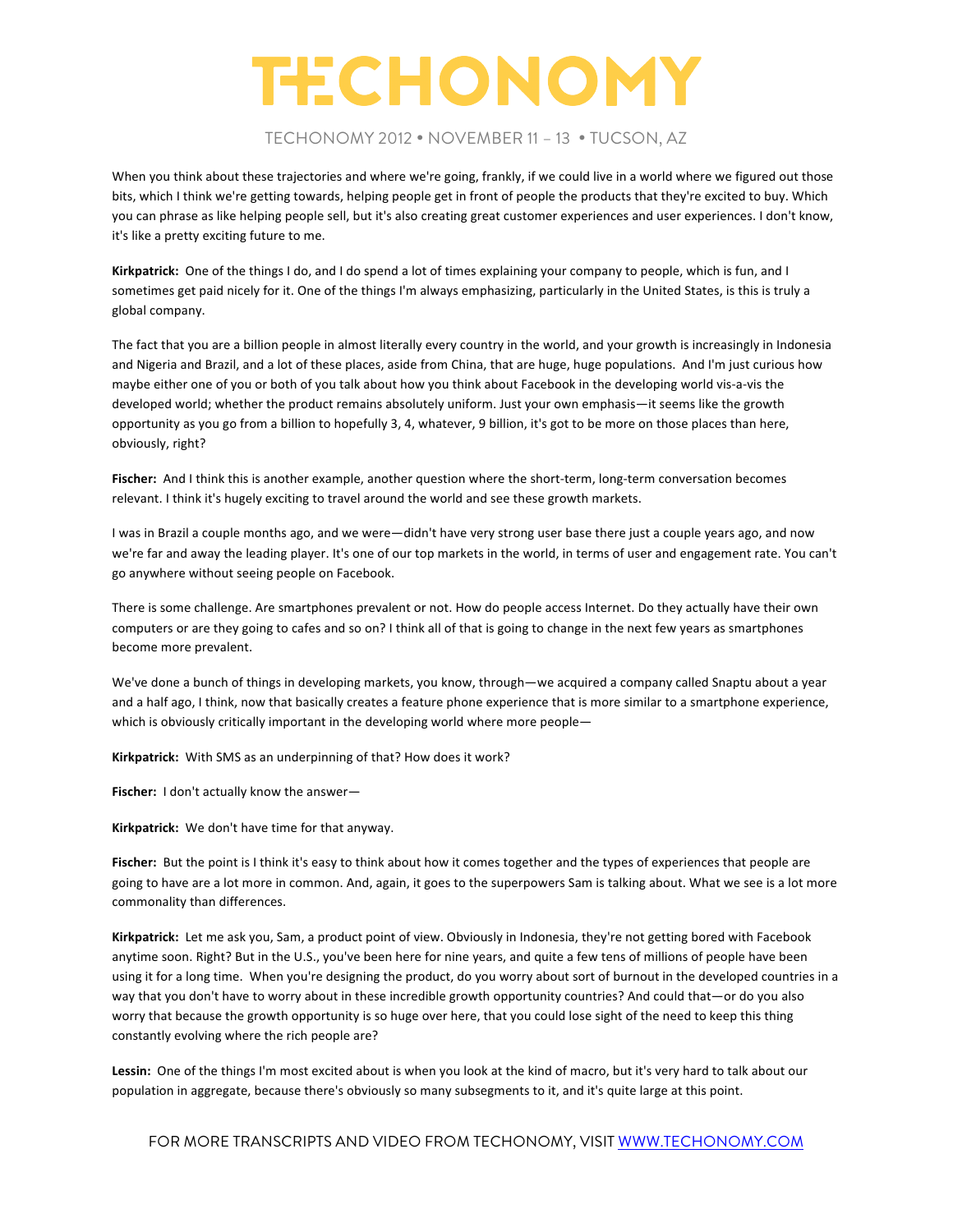### TECHONOMY 2012 • NOVEMBER 11 – 13 • TUCSON, AZ

#### **Kirkpatrick:** But it is a uniform product.

Lessin: It is. I think that's actually really critical. It's not only—it's very exciting to be a billion monthly active users. What I find more exciting is that engagement has actually never been higher. When you think about how people are not just saying they're coming once a month, but how deeply they're engaging with our products and how we measure that.

Kirkpatrick: Is that true in the United States as well as anywhere?

Lessin: It's true globally.

Kirkpatrick: Is it true in the United States?

Lessin: It's true globally.

Kirkpatrick: Okay. Go ahead.

Lessin: So when you—when you think about that holistically. The way I kind of think about it is like the first step when you get in anything is just wiring up the graph. We spent an incredible amount of time just getting people to identify the connections they have already in the real world. Getting filter news to that. Giving people these very core, very specific experiences, and you build out from there.

Take Timeline, for instance. Timeline is not a product when we first rolled it out that we're designing for the incremental user coming online in Indonesia. That's a framework we're trying to develop to say, look, this can be this rich expressive canvas for telling your whole life story, for expressing who you are in a very deep way.

Guess what, it actually happens if you've been on Facebook, that turnkey experience of turning it on for the first time is more exciting than if you just signed up yesterday, in which case your Timeline has almost nothing on it.

So I think we're very focused on obviously our core first and making sure we're wiring up the graph in the right way, getting people engaged. But the core of what Facebook is, and I think always will be, which is this graph model of, first, people and then kind of the things around people that help them express themselves.

But on top of that, I mean, that's the mission. And that is how do you create better and better experiences that really help people in deeper and deeper ways on the platform.

**Kirkpatrick:** How successful would you say Timeline has been?

Lessin: I think pretty successful. We have hundreds and hundreds and millions of people to opt and embrace new products. I think it's really a gateway into doing a wonderful set of new things that are much richer ways to express one's self. I think we're very happy with that.

Kirkpatrick: Can we get the house lights up?

I would like to ask, I'm sure almost literally everyone in this room uses Facebook to some degree. How many people in this room think Timeline was an improvement?

How many don't like it? Maybe only a quarter—maybe less than a quarter. So I guess it's been a success. You got a majority.

One thing—there's a lot of things to ask about. Your company has so many challenges and so many opportunities. I want to give the audience plenty of chances to interact with you. So maybe take a question or comment or two. And then if I can, I will return to my own obsessions.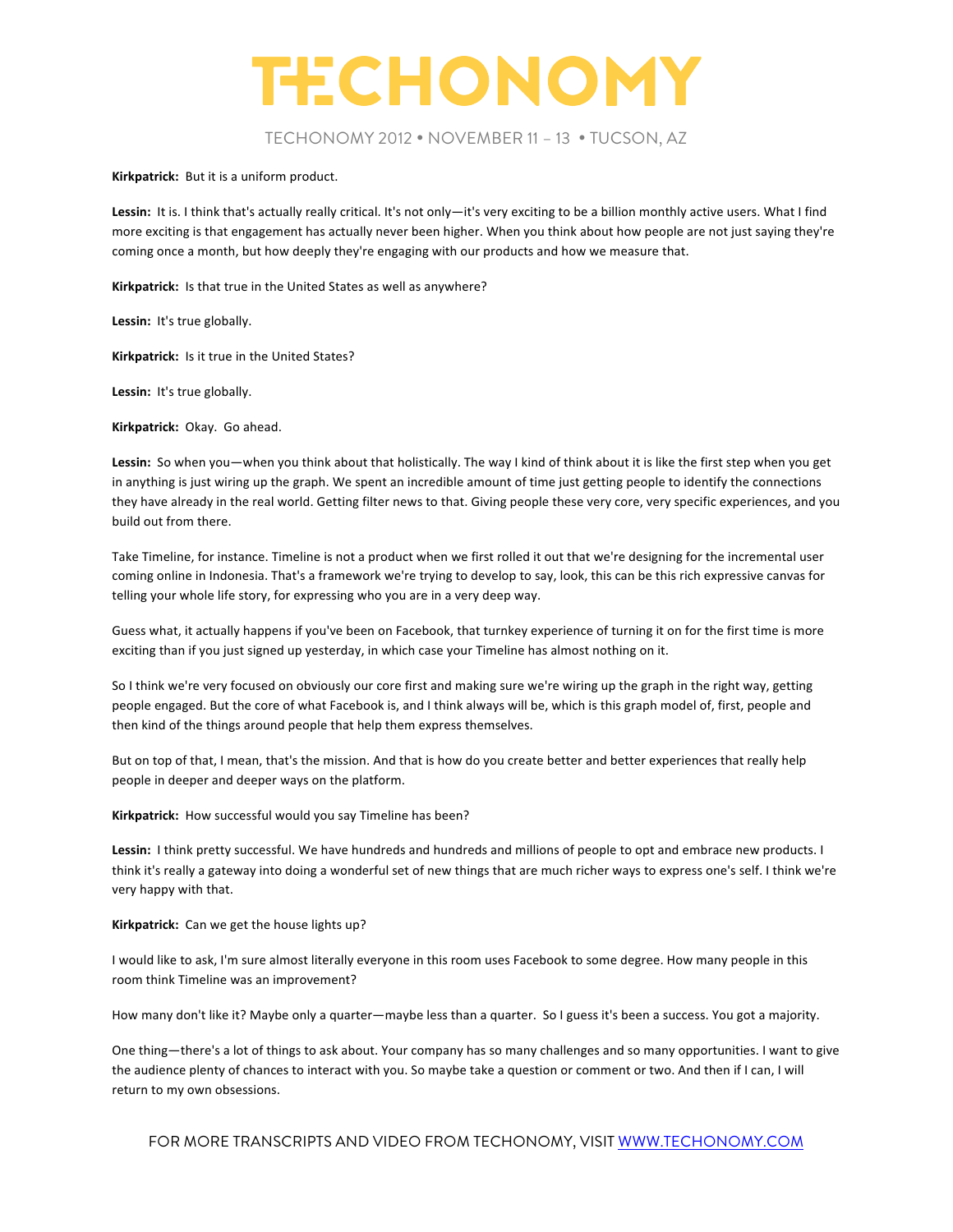

Mark? Identify yourself.

**Bonchek:** Mark Bonchek. ORBIT & Co.

My question is, Sam, you said that everything is going to change. So I guess my question for David, which is, how is advertising going to change? Are we going to get beyond targeting offers and move into something else?

**Fischer:** Yeah, look, I think there's two ways to answer your question. I think the first thing that I would say is just—even more than just advertising. If we think about businesses, advertising as a whole, our thesis is that social—every industry is going to be transformed in one way or another just by social and by people and what the social graph and the wisdom of friends enables. We've certainly seen this in gaming, and we're seeing this in retail and shopping in certain ways.

So we sort of start from that bigger level and then think about it. Because I think the best partnerships that we have with companies that spend a lot on advertising, but it's also that they do other things on Facebook. So Wal-Mart, for example, they're a big advertiser. But more importantly, they've set up over 4,000 pages for local stores. At the core of their strategy to connect with people not as this huge company Wal-Mart, but as your local retailer, who, when there's a snow storm coming, can say to you, Hey, we've got a truckload of snow shovels that just rolled in. Come get them before the storm gets here and so on. 

So we see that as part of transforming business. And then, when it comes to advertising, we really just think about that, what is the personalized experience that's going to create a consistently good advertising experience? And you know, I gave the example a couple minutes ago about seeing just an ad or a post from Squaw Valley or seeing an offer about skiing. Because if you take that information, the combination of my interests, where I live, what's going on, real-time information, it makes it much better. So we see things like offers as a new product that's working really well.

We've introduced Facebook Exchange, which again, improves the targeting. So we think that experience and then the mobile environment is just going to really put the right experience in your News Feed at the right time, and in a way that often, when I get the right ad or right offer or right experience, it's actually better content in a lot of cases that what might be in the News Feed that might be less relevant to me. That's the bar we're going for. There's a lot of difference experiences we want to create on that.

Lessin: One of my things, I was in New York for a long time. One of my favorite experiences in New York was you would be in New York, going about your business, normal day. You would never see an umbrella. The second it rained, you could buy an umbrella at every single street corner in Manhattan. It's just how it works, right?

Kirkpatrick: Those Senegalese guys. They're very responsible.

Lessin: I think the reality it, very tough. Are things going to change in the long-term? Yeah, fundamentally, everything is going to change in the long-term. Depends on your time horizon. I think the thing the company is so geared for and I'm so excited about and I think we're all excited about is how do you create those great, delightful experiences for users interacting with businesses and things they want to buy and interact with in these very immediate tactical ways that then bridge to the longer thing? 

I look at that—the umbrella salesman is one of my favorite examples. It's not there when I don't need it or when I don't want it. The world has a way of knowing when I want it, and it's right there for me.

Kirkpatrick: What you both just said is a very strong reflection in my opinion of what Mark [Zuckerberg] believes. Mark has always said an ad should be content you want to see that's actually useful. Right?

So clearly this is his vision being realized. Would you both agree?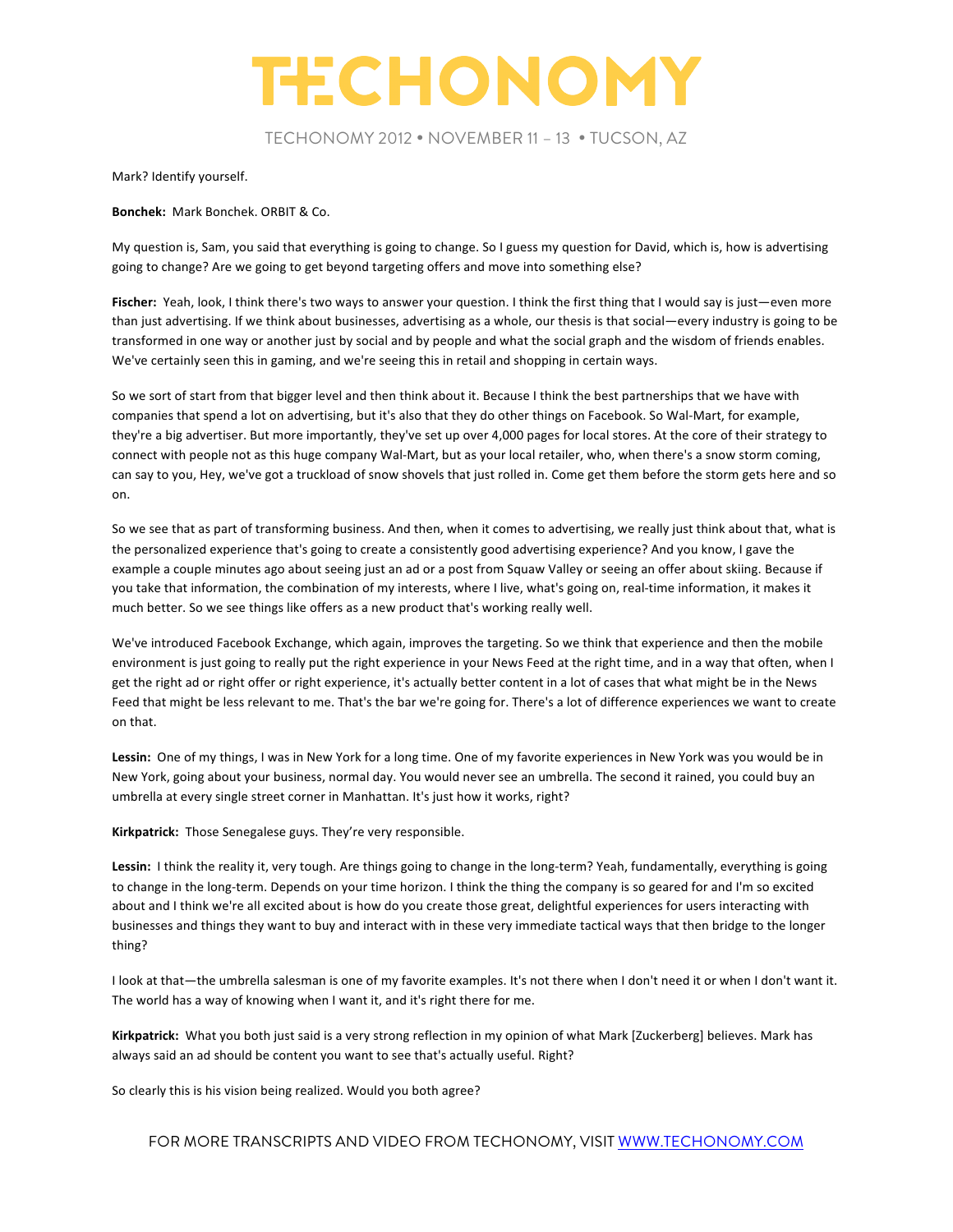

Fischer: I would, but I also would argue that's the same—look. A bad ad is a bad ad if it's on TV or if it's on the computer on anywhere else. A good ad, the same thing is true. It's good content in one way or another. I think that doesn't change.

Kirkpatrick: Well I think historically it was effectiveness more than desirability.

Lessin: But they're one and the same, in a lot of ways. I really think when you push it, they're one and the same.

We talk a lot about targeting and knowing who you're speaking to. What that really comes down is just being able to deliver a message that is personalized enough and contextual enough the person wants to see it, right?

I think, yes, there's a subtle difference. I consider it a subtle difference. If you're giving me something I want, that's great for you and great for me. If you're spending a ton of money or ton of effort giving me things that the message isn't interesting to me or the context isn't right, we're all losing.

**Kirkpatrick:** Okay. Who else has something in the audience? Over here.

**Shine:** Dan Shine. I think we have to wait on the Timeline vote until we hear from Florida. But my question is actually related to superpowers, and really the question of how-

Lessin: I like that your question is related to superpowers, by the way. That's cool.

**Shine:** The question is, what are the plans—and I asked, actually, a similar question of Cheryl about three years ago in Davos. But I think it's time for an update.

What are the plans of how to use those superpowers for good? More specifically, what is the product pipeline? What is the ad strategy that actually looks at how to take this incredible network and in a very purposeful way figure out how to actuallyother than generically to improve the state of the world, specifically target certain problems and use the products to help fix them?

#### **Kirkpatrick:** Or is that necessary?

Fischer: Look, I would say the tools as they exist today and the opportunity to reach a huge audience and engage them in share is the same tools that we've talked about for people and for businesses that are working really effectively for nonprofits.

One example, just a conversation I had a couple weeks ago was with Lee Hirsch, who put together the movie, Bully, which I don't know how many people here have seen, but I think is a really important movie and just an important cause. And they found Facebook to be a really engaging place to build up both awareness, but also to allow people to connect, to give people a place to come together, to combat bullying, to find support.

So I think there's a whole series of things just on our tools that are free today and that so many people come and use. I think we can go through cause after cause. People are using it around clean water. There's all sorts of areas. I hope, as our tools get better for everybody, and I expect it will have the same effect, that it will just enable Causes to do bigger and better things. But that's a huge and important constituent for us.

Lessin: One thing I was excited we did around Timeline, I guess it was a few months ago now, was we started opening up the option of listing that you became an organ donor. That was an exciting step and exciting place for us to go in terms of something we have a belief in and that there's a lot of good evidence that it's a good thing for the world and how we can use the medium.

But I think one thing that I would go back to, first and foremost we see ourselves, I believe, at least as a medium, as a way of communicating, a way—a set of tools that help people reach out to each other, connect with each other, promote the things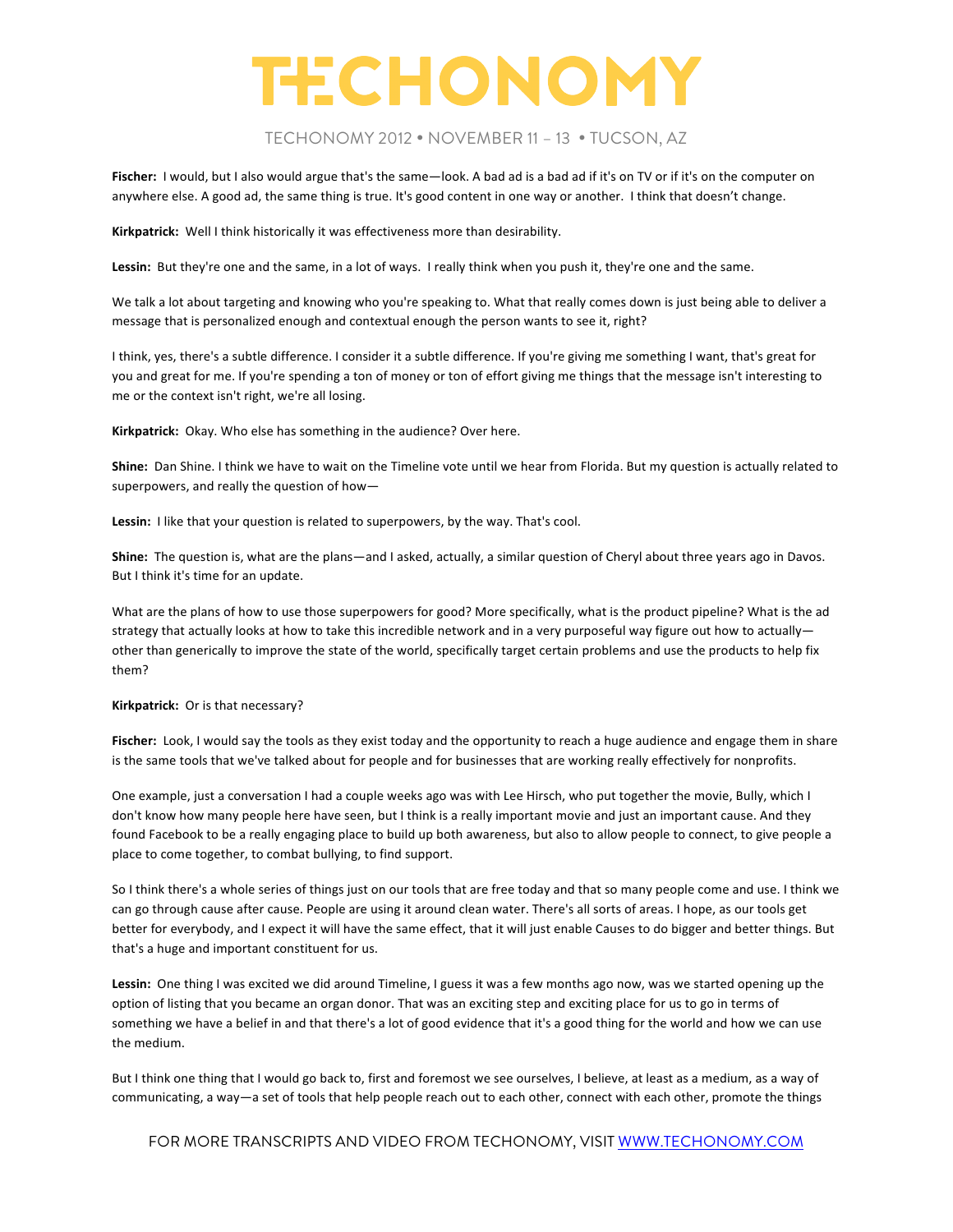### TECHONOMY 2012 • NOVEMBER 11 – 13 • TUCSON, AZ

they believe in, things like that. Just to echo what Dave is saying, I think that's really the first and foremost piece of how we think about the superpowers and bringing them into the world. That in and of itself is probably the most powerful thing we can do right now and the thing we should be doubled down on.

Kirkpatrick: As the medium, I want to ask about one particular aspect of the medium, which is the News Feed. I know you focus more on the profile, but you guys both think about all this stuff all the time.

The News Feed to me seems to be a black box that no one really understands how it works except for you and people who use your algorithms. I thought of this in particular because on Sunday as the conference was beginning, I put up a photo on my Facebook profile and thanks to a lot of reasons, I have quite a few subscribers on Facebook. So, good promotional opportunity. And I was offered the opportunity to purchase more—what's it called? What that called?

Fischer: Reach.

Lessin: Promote the post.

Kirkpatrick: Promotion. To promote my post. So I paid \$46 to promote this post. That was a reasonable amount of money, it seemed to me. If a lot of people do that, that's good revenue for Facebook.

On the other hand, I noticed there was no promise of any metrics of what would result as a result of spending that money. There was no explanation of what I was really paying for, either; just that it would somehow be different than what would otherwise happen.

So, first of all, are you ever going to be more transparent about how the News Feed does work, so that as somebody pays money to make it happen differently, they have a better idea why they're paying that money? Because for me, I wouldn't keep paying that unless I knew.

Lessin: If you don't mind me jumping in on this. I actually really like and am excited about this feature. It's very early. We're testing these things out. But the way I think about it is, News Feed is fundamentally for the person reading it. It's their newspaper. Right? It's what they want to see in front of them. So the reality is, I pick up a newspaper, Facebook is going to do the best job they can, and it's constantly evolving to show you literally the best newspaper we possibly can.

Interestingly, our algorithms can be as smart as they possibly can, but we have this fundamental belief that people, in the beginning, are the formative—have a lot of information to put into the system to express whether something is interesting content or not.

So the whole concept that we're testing behind this is the concept that, look, the best newspaper is certainly what we can figure out algorithmically is what the person wants to see. But every once in a while we're going to get it wrong. Right?

If we can give the publisher, the person making the post, the ability to say, listen, I'm worried that not all the people are going to think this is what they want to see, but I really believe they're going to want to see this. This is a really great thing, and I can indicate that to the system by paying to promote the post. That's a really fundamentally interesting interaction.

Kirkpatrick: I couldn't disagree. But is that what I actually paid for, for all the people to see it?

If I paid money, does that mean that everyone who is following me saw that higher up in their News Feed or at the top of their News Feed? What does it mean?

Fischer: You're dramatically boosting distribution.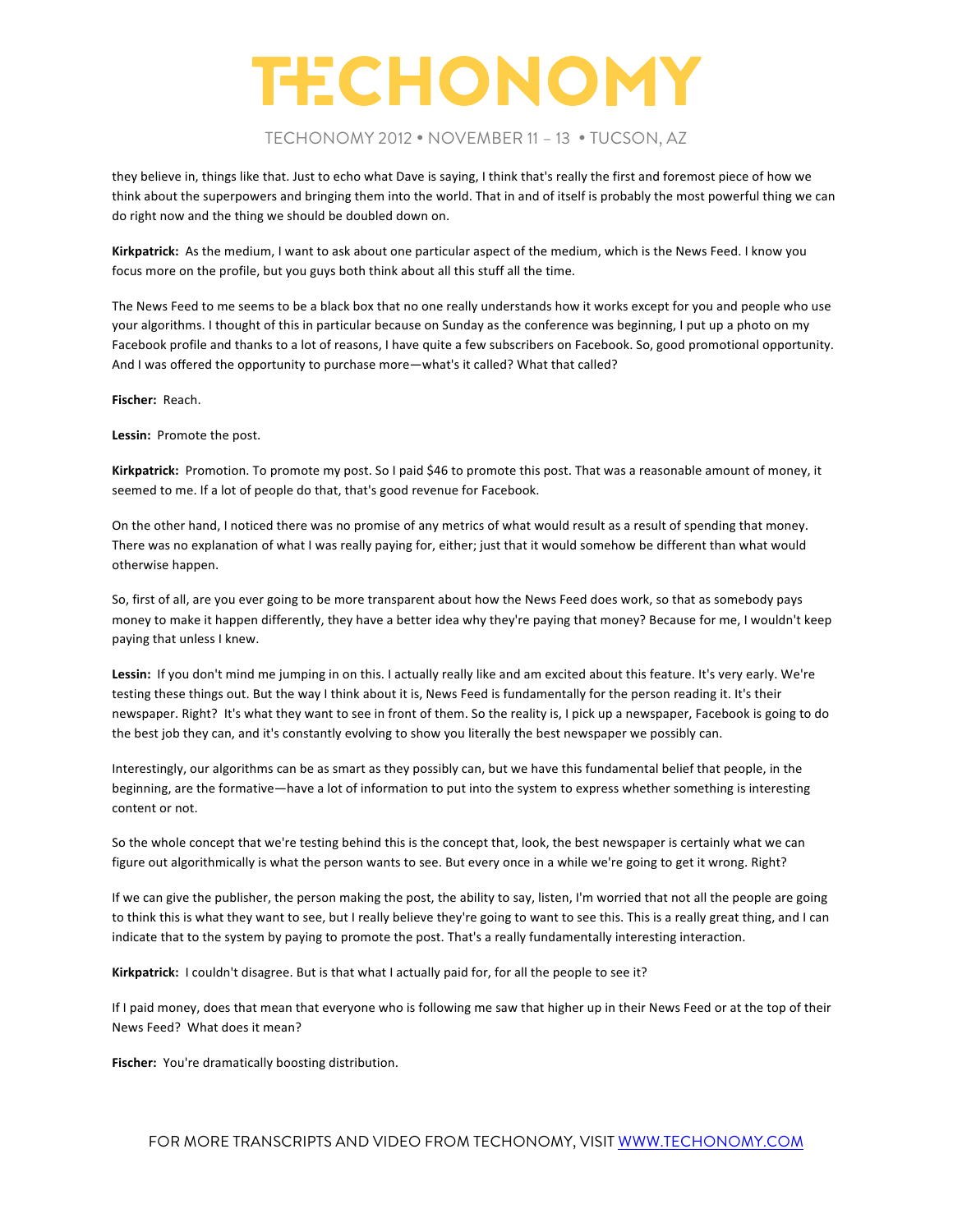

I think the key thing to this about is, so there's your own consumption. So each person on the receiving end. But if you think about-I don't know how many subscribers you have.

Kirkpatrick: I have 204,000, which is not bad.

Fischer: 204,000. That's not bad. Maybe will have like a few hundred more after this.

**Kirkpatrick:** Maybe a few will drop off too.

Fischer: So the notion is, as much as we'd like all of those people to be on Facebook all the time to see your posts, the reality is not everyone is on every day. So, as Sam said, it's a great signal to say, "We want to get this out," if it's a valuable message.

So the place we start is, if reaching people on Facebook is valuable to you for one reason or another. And sometimes it could be to promote something you're doing. It also could be me as a user. If I have a kid and I want to make sure all my friends know, maybe I actually want to pay a few bucks to promote that and say, hey, this is a life event, and rather than get all your addresses, I want to do it.

So that's the motivation. If it's something you want to get out there, or as a business or as an entrepreneur it's something you think is valuable when it gets to people organically, you might want to pay to do that.

The second thing I would say, just to your point, your question: we have pretty robust reporting that goes into, okay, this is your organic reach. This is your paid reach. This is the engagement level of all that. You can get into that.

**Kirkpatrick:** I can get into that?

Fischer: We give you all of that.

Kirkpatrick: It's not evident. Where do I find it?

Fischer: There is a tension, David, that we're always trying to balance between. Which is, if we said to you, you can do exactly what you did for \$46, but you need to come in and sort of go through a flow and we can show you all these metrics. It would have been had equal value to you as the money you spent, but it also might have been inconvenient and you and you might not have done it.

Kirkpatrick: I'm not sure I would have wanted to go through it in advance, but I'm happy to hear that it's available, which was not explained to me when I spent the money.

Fischer: But look, we're a big believer on providing that sort of reporting and results. And the good news is what we see as the product—

Kirkpatrick: I'm sorry. Not to be beating a dead horse. I know that kind of information is available for my page. We run a Techonomy page. I have a page for my book. Quite a few people follow those, too. So I know that there are very easy metrics available for the pages. But for me as an individual, those same metrics are accessible today inside the system?

**Lessin:** So there's no philosophical reason that like they're not right in front of you when you go to promote a post as an individual. It's more a tradeoff between in general who is posting. You clearly have an incredibly high number of subscribers. What are their interests? Who is using the product? Is this the type of thing we want to put a bunch of metrics in front of people?

Kirkpatrick: Let me just restate the basic question. I still think, frankly, considering the business goals you've articulated and the incredible utility of your system, given that almost everything that you're selling depends on the performance of the News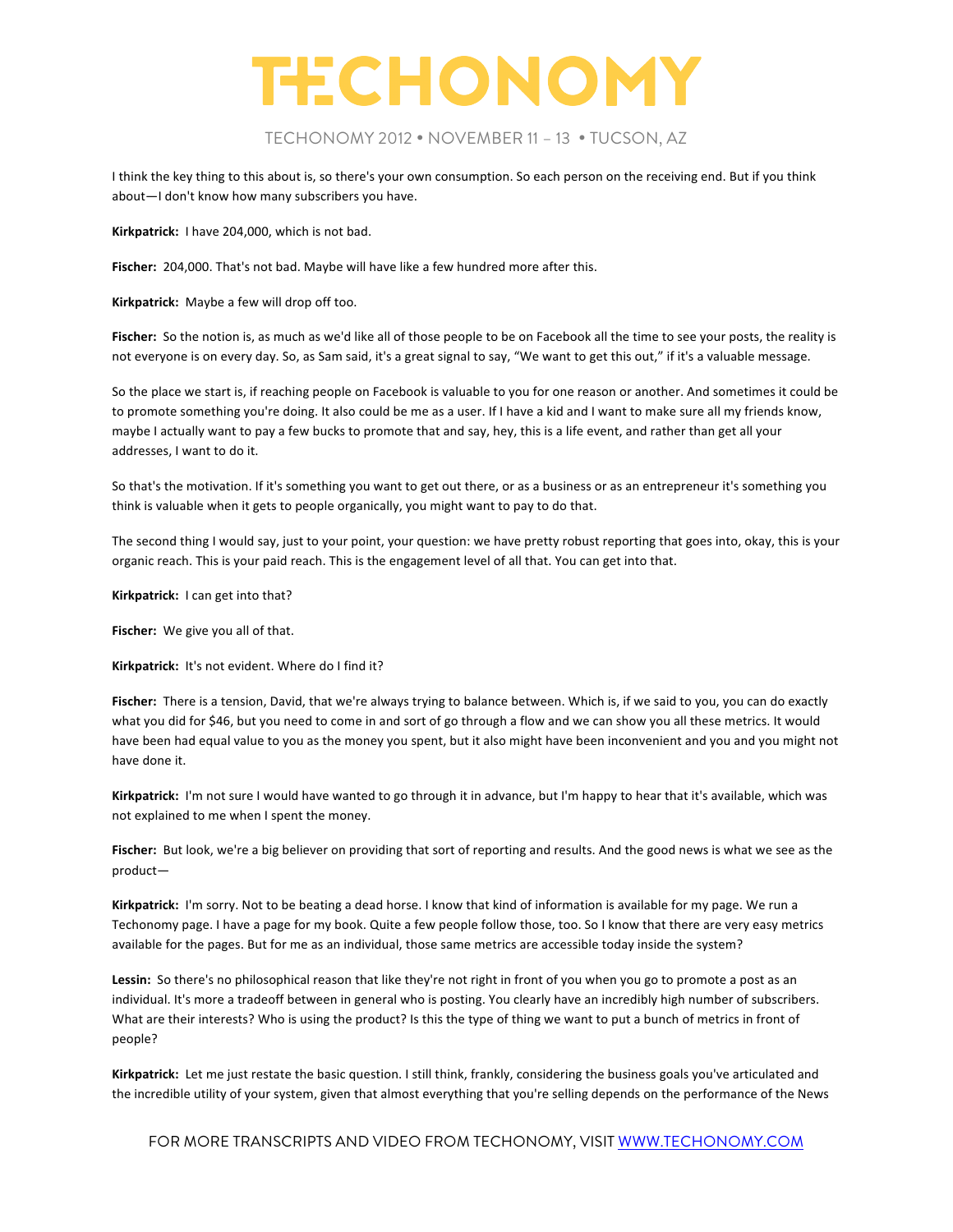### TECHONOMY 2012 • NOVEMBER 11 – 13 • TUCSON, AZ

Feed in some fashion, especially on mobile, isn't it going to be necessary over time to introduce more transparency into the functionality? I mean—or do you consider yourselves to be already doing that?

Fischer: I think actually you've put your finger on a really important challenge for us, which is making sure that people understand the value they are deriving. I would argue that it's an equal analogy as if you had bought an ad in a newspaper or magazine to promote Techonomy, that you wouldn't-

Kirkpatrick: That's why people don't do that very much anymore.

Fischer: There's lots of things that people buy that they don't necessarily question that. Our belief is you should have all that information available to you. I think more deeply there is a question we get a lot, which I think you're getting at, which is, I invested with Facebook. What am I getting? What is coming from it?

The good news, from our perspective is I love that question, and I could take as much time as you would give me on this. But we have a whole body of evidence from individual users, from small businesses up to the world's largest brands. We've done studies for companies that don't sell anything online or digitally, that involve you walking into a supermarket that's not their product but sells their product and tracked investments on Facebook to product going off shelves. We've done over 60 comprehensive studies and seen that nearly half of those get an ROI of 5X or better, which is really strong. 70 percent of them get 3X or better. And we have case studies galore.

Our challenge is that it's just a new medium and people don't know how to think about it, and you don't know the natural information. So putting that out there and telling that story is something that we want to do all day. And like I said, we can do that all day. We have a lot of good evidence, but it's really important that people know they're getting value from it.

**Kirkpatrick:** So you agree with the basic intent.

Fischer: I agree with the premise. But we have really good answers for it. We just need to make sure that people are getting that information.

Lessin: Also again, the way I look at it, you go back to the question of what does it mean that everyone can speak to everyone else instantly on Earth for free. Right?

It means that if you actually, if we had that superpower built into our brains right now and our ears, you couldn't hear anything, because you would be bombarded with 7 billion people speaking to you all at once. So I think the future requires filtering, someone to help you effectively navigate all the information at your disposal to say, really, I have five minutes. I have 30 seconds. What do I need to know right now? What is the best information for me?

We certainly want to give people a sense of who we're speaking to. Audience, both from this perspective but also from a privacy perspective. Understanding who you're speaking to informs how you speak. So we want to do that.

We're going to hit up against the fact that fundamentally the News Feed is all about the viewer and the person consuming the content at the end of the day.

Kirkpatrick: Well, it is magical thing that you've build and have a system that allows any person on the planet to at least theoretically reach any person on the planet in a way that e-mail only in a much cruder way would ever have facilitated.

Let's hear another question or two. Make it quick, Sam. You were just on stage.

**Stathis:** How cool is it that the guy that wrote The Facebook Effect connects us with Facebook and brought him right here to Techonomy?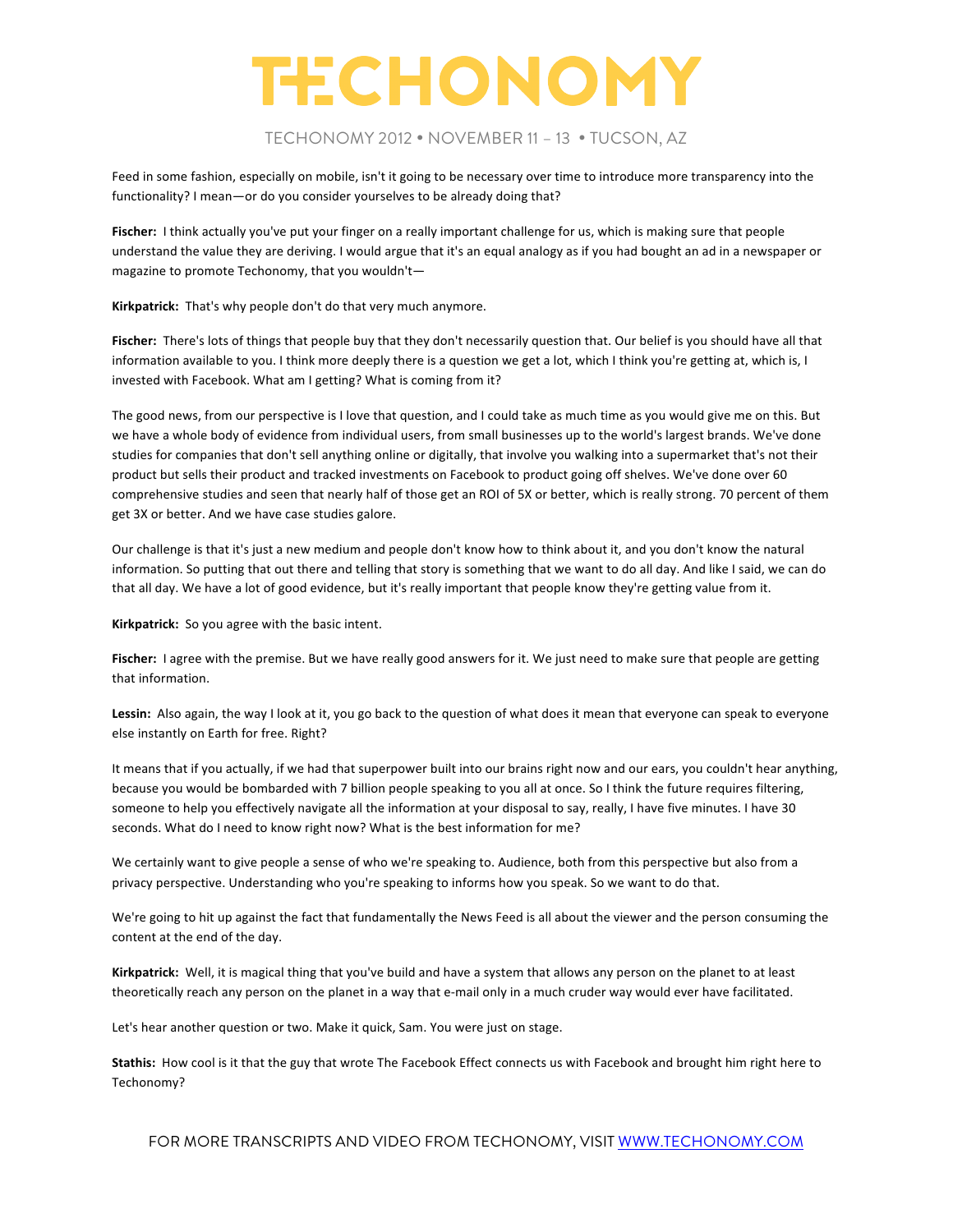## TECHONOMY 2012 • NOVEMBER 11 – 13 • TUCSON, AZ

My question is, how excited are you guys about the fact that you're building a new headquarters of 420,000 square feet? And do you give roller skates with that?

I commend Facebook for making an investment in bricks and mortar. So you are a technology company and you're in the cloud, but you're also—I think that was a big move. How excited are you guys about that?

Lessin: Well, I think we build lots of things. We have teams that build data centers that are really unbelievable. There's a lot of innovation going on all throughout our system. To build some great things, you need to build some physical things, too.

**Kirkpatrick:** I will say I've talked to a lot of people about it. And I think there is a very brilliant communications strategy, at least inadvertently embedded in hiring Frank Gehry to build a physical infrastructure for this company that people have considered very intangible historically. So I thought it was kind of a brilliant move myself.

**Fischer:** The one interesting thing I would point out for those of you who haven't seen it, we're in the early stages of a new building to grow our headquarters that's going to be like a 420,000 foot, huge wide open building. If you look at just the high level of what we're doing, it's going to be one giant open space. Again, that's what Facebook is about, making the world more open, more connected. That's how we live. That's our office culture.

To me what is exciting and cool about it is having the opportunity for the first time, to actually design something from the ground up that says what would be the ultimate manifestation of our culture and the way that we want to interact and work together? And if you understand the building and understand Facebook, it offers insights there.

Kirkpatrick: I'm frustrated that we're out of time. Let me just ask both of you. What would you have liked to have said up here that I didn't ask you about, that you were hoping to say that we didn't get to. Anything, Sam?

Lessin: Well, I don't think I got to say the word "mobile" once.

#### **Kirkpatrick:** You just did.

Lessin: Now I did. I personally think it's so unbelievably exciting what's happening with mobile. In some ways, you know, one way to think about Facebook is in some ways obviously if we started right now, we would be a mobile company like from the ground up, day one. In some ways I feel like we're in a mobile company that got started a little bit ahead of mobile, right, in terms of the timeline of the company being built out.

Kirkpatrick: And perhaps didn't realize you were a mobile company at the time.

#### Lessin: Perhaps.

But I would say the reality, if you talk about what it means to have a truly social device that's in your pocket at all times, the fact that we can sit here and connect and use this medium in this space in real-time with the whole world, rather than what it was in 2004, when is, great, we meet a bunch of people, there's a bunch of social interactions, and now I'm going to go back to my dorm room or this closet and use this device to connect.

This is such a fundamental transition, and I think it's—everything is about what you can now do and what you can do with basically a social space, with a social network that's actually in your pocket all the time, interacting with the physical world.

**Fischer:** I would just add to that, I think the mobile, the capabilities that mobile unlocks are so exciting. So I just think about each of those experiences. We bring more people and get more information, more entities, more businesses, more whatever, everything into the social graph. Just the improvement of that experience. I love the personal newspaper thing as a former journalist and someone who sort of thinks in that kind of paradigm of just more information, whatever I need at the fingertips,